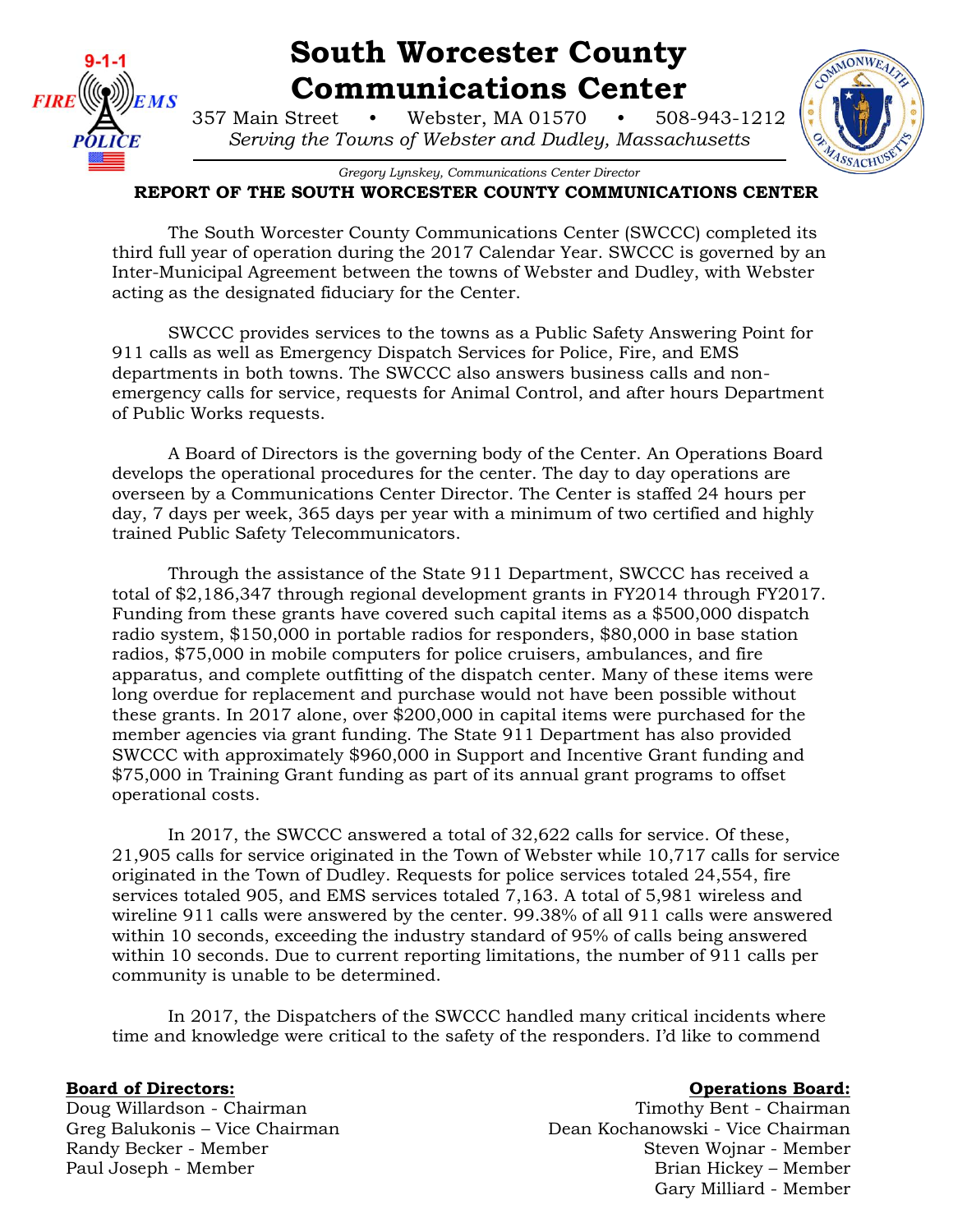the dispatchers for constantly handling these incidents in prompt, professional manners to ensure the safety of the residents and responders of the towns.

In 2017, the SWCCC took part in two major technology upgrades that continue to improve the service provided to our residents. On February 28, 2017, the SWCCC migrated from the 10+ year old legacy 911 system to the new Next Generation 911 system. This new system came with multiple improvements, most notably a significantly improved mapping system showing the approximately location of 911 calls.

Later in the year, on December 8, 2017, the SWCCC became one of only 21 agencies statewide who have begun receiving wireless 911 calls directly. Previously, all wireless calls were first directed to a statewide call center and then transferred to the local agency. With the new technology, most wireless calls will now come to the SWCCC directly, eliminating critical seconds from the process.

As we move into 2017, the Center is continuing with a model of professional, uniform, and dedicated service to its member agencies and the communities in which it serves. The Center continues to demonstrate it is a first class Regional Emergency Communications Center.

We also continue to seek out additional communities to join the Center. As of the time of this writing, the SWCCC has continued to have communications with local communities regarding joining the SWCCC however no formal agreements have been put in place.

I'd like to thank the following Dispatchers who have left us for their dedicated service to the SWCCC: Dispatcher Bonnie O'Leary retired in March following 10 years of service; and Dispatcher Jonathan Brooks who became a Patrolman for Webster Police in July following 4 years of service.

In 2017, SWCCC received three citizens' complaints. Following review of the circumstances, one complaint resulted in sustained findings.

In closing, I would like to thank the Board of Directors, the Operations Board, and most importantly the dispatchers who are employed by the SWCCC. Without the tireless efforts of all and without the cooperation amongst all levels of our operation, the Center would not be where we are today.

Respectfully Submitted,<br>Juggy E. Lyndwy

Gregory Lynskey